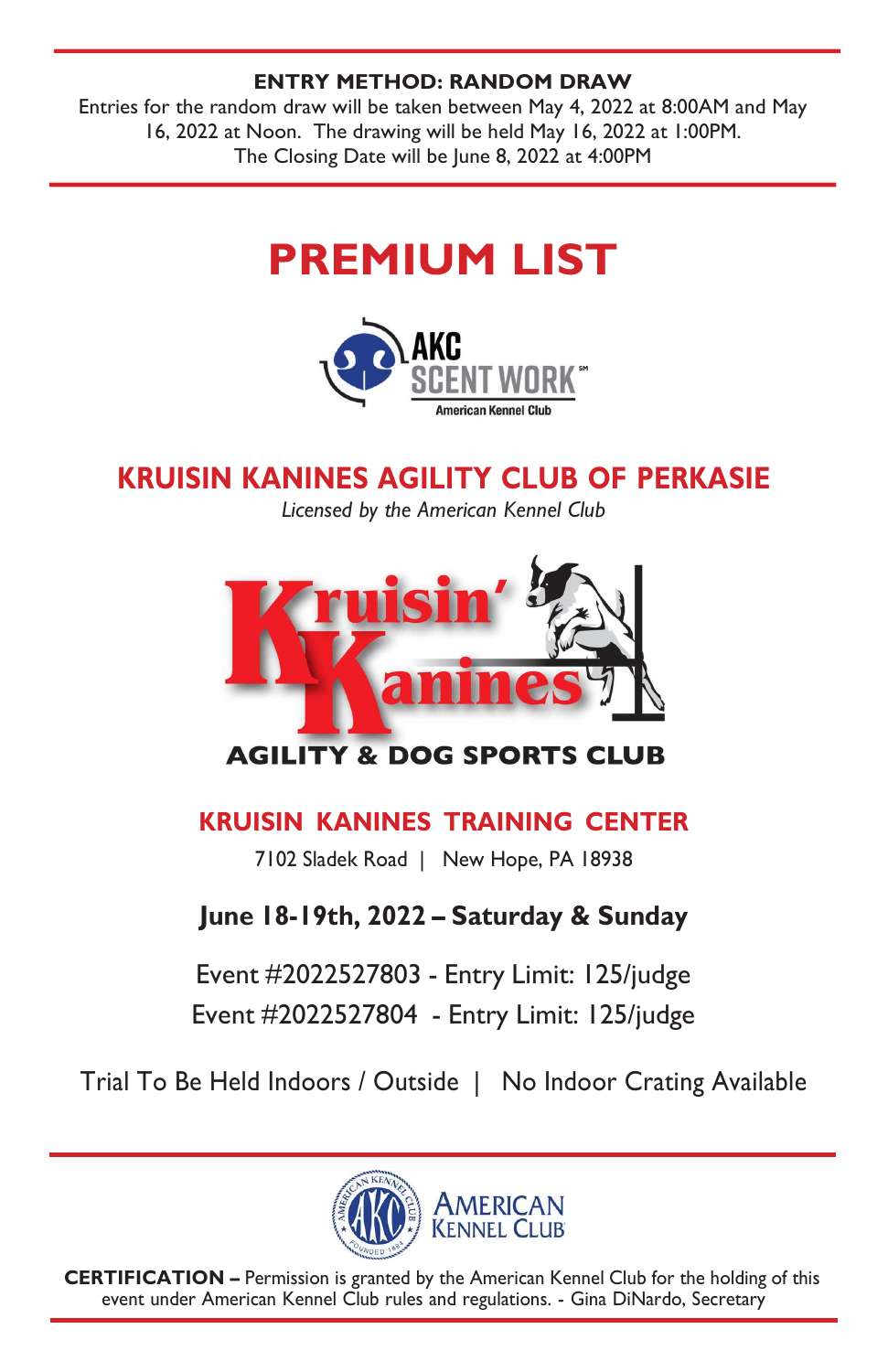### TRIAL CHAIRPERSON

Saturday Chair: Joy Allingham- 1110 General Sullivan, Washington Crossing, PA 18977 joyallingham@gmail.com - Phone: 215-200-2546

Sunday Chair: Amy Kobal- 4294 Dillon Rd., Doylestown, PA 18902

tuneinlounge@verizon.net – Phone: 215-534-6132

### TRIAL SECRETARY

Scores-N-More – Bonnie Reifsnyder – 250 Trail Rd., Hershey, PA 17033 scoresnmore@comcast.net - Phone: 717-579-8296

# EVENT COMMITTEE

Joy Allingham, Amy Kobal, Janice Jacobs, Sherry Wilson, Bob Peck and Members of Kruisin Kanines Agility Club

### OFFICERS OF THE KRUISIN KANINES AGILITY CLUB

| Secretary Address: 1110 General Sullivan Road, Washington Crossing, PA |
|------------------------------------------------------------------------|
|                                                                        |

#### BOARD OF DIRECTORS OF THE KRUISIN KANINES AGILITY CLUB

Sherry Wilson, Pam Morgan, Joy Allingham, Bob Peck and Cindy Everett

# VETERINARIAN ON CALL

Quakertown Veterinary Clinic 2250 N. Old Bethlehem Pike – Quakertown, PA 18951 | Phone: 215-536-6245

> Bucks County Veterinary Emergency Trauma Services 978 Easton Rd. – Warrington, PA | Phone: 215-918-2200

### EMERGENCY SERVICES

Fire/ Ambulance/Police – Bucks County | Phone: 911

Doylestown Hospital | 595 West State Street | Doylestown, PA 18901 (11 miles)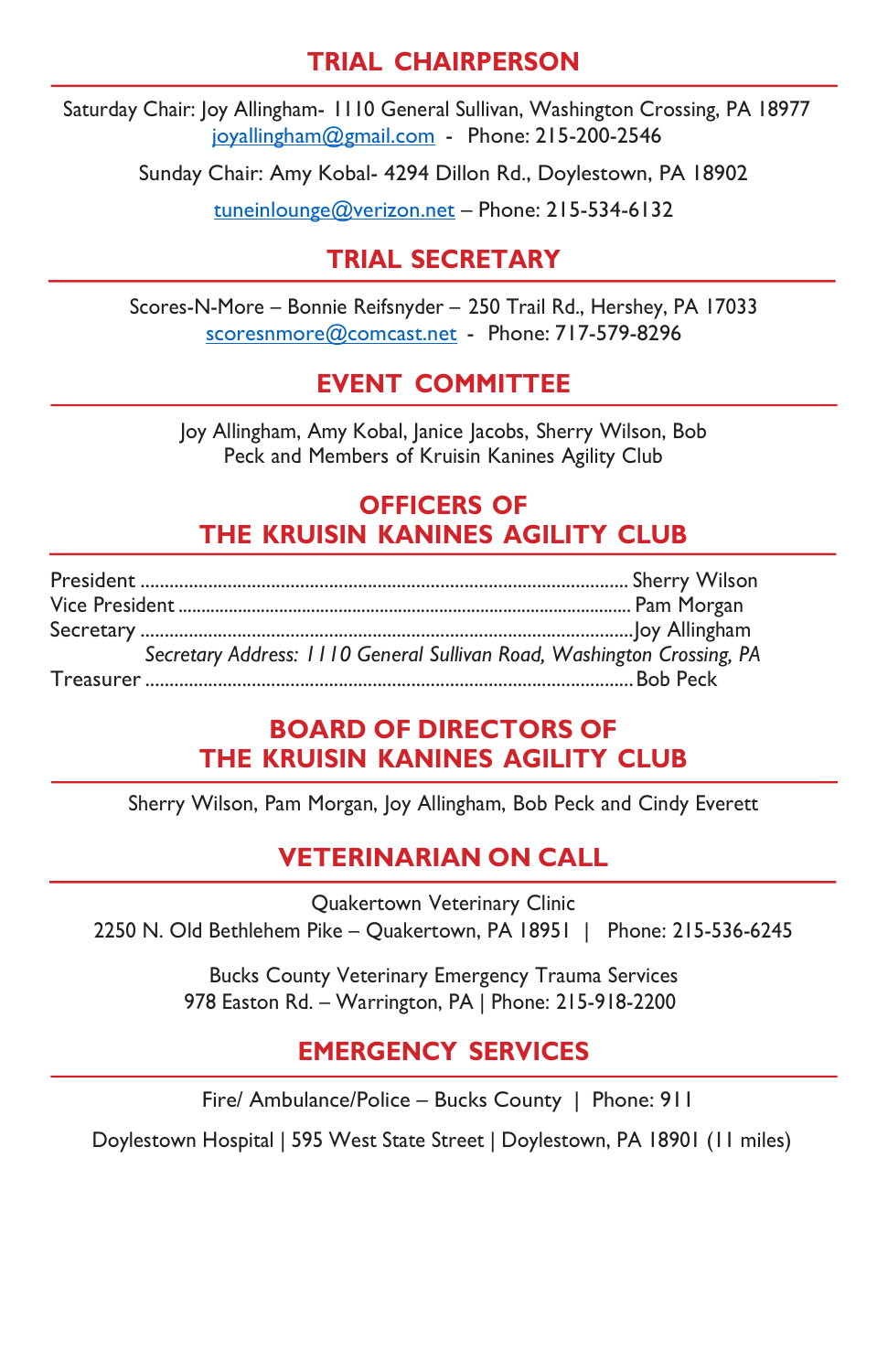Container: Nov, Adv, Mas Interior: Nov, Mas Exterior: Nov, Adv, Mas Buried: Nov, Adv, Mas

#### CLASSES OFFERED June 19 - TRIAL #2022527812

 Container: Nov, Adv, Exc Interior: Adv, Exc Exterior: Nov, Adv, Exc Buried: Nov, Adv, Exc JUDGES AND ASSIGNMENTS

#### Megan Lloyd Thompson # 104745 | Carlisle, PA 17015

 Saturday: Container- Nov, Adv Interior: Nov Exterior: Adv, Mas Buried: Mas Sunday: Container- Exc Interior- Adv, Exc Buried Nov, Adv-

#### Joan Klingler #102392 | Camp Hill, PA 17011

Saturday: Container- Mas Interior- Mas Exterior-Nov Buried-Nov, Adv Sunday: Container- Nov, Adv Exterior- Nov, Adv, Exc Buried- Exc

#### Kruisin Kanines Agility Club reserves the right to adjust judging assignments based on final entry counts at closing.

#### TRIAL HOURS - 8:00AM – 6:00PM

The Times for Level Briefing(s) and Class Order will be determined once all entries have been received and the Trial(s) have closed.

Trials and Classes Will Run Concurrently - this means AT THE SAME TIME! In most cases you will stage once outside the building, run one search, proceed to your second search and return to your vehicle.

Submit any "Pre-Trial Move-Ups" to the Trial Secretary as soon as possible, but not later than Monday June 13th, 2022 at 6PM

CHAPTER 2: SECTION 10. HANDLING MORE THAN ONE DOG. HANDLERS MAY NOT HANDLE MORE THAN ONE DOG IN EACH CLASS (WITH THE EXCEPTION OF HANDLER DISCRIMINATION CLASSES). MULTIPLE DOGS FOR THE SAME OWNER MAY BE ENTERED IN THE SAME CLASS, PROVIDED THEY ARE RUN BY DIFFERENT HANDLERS.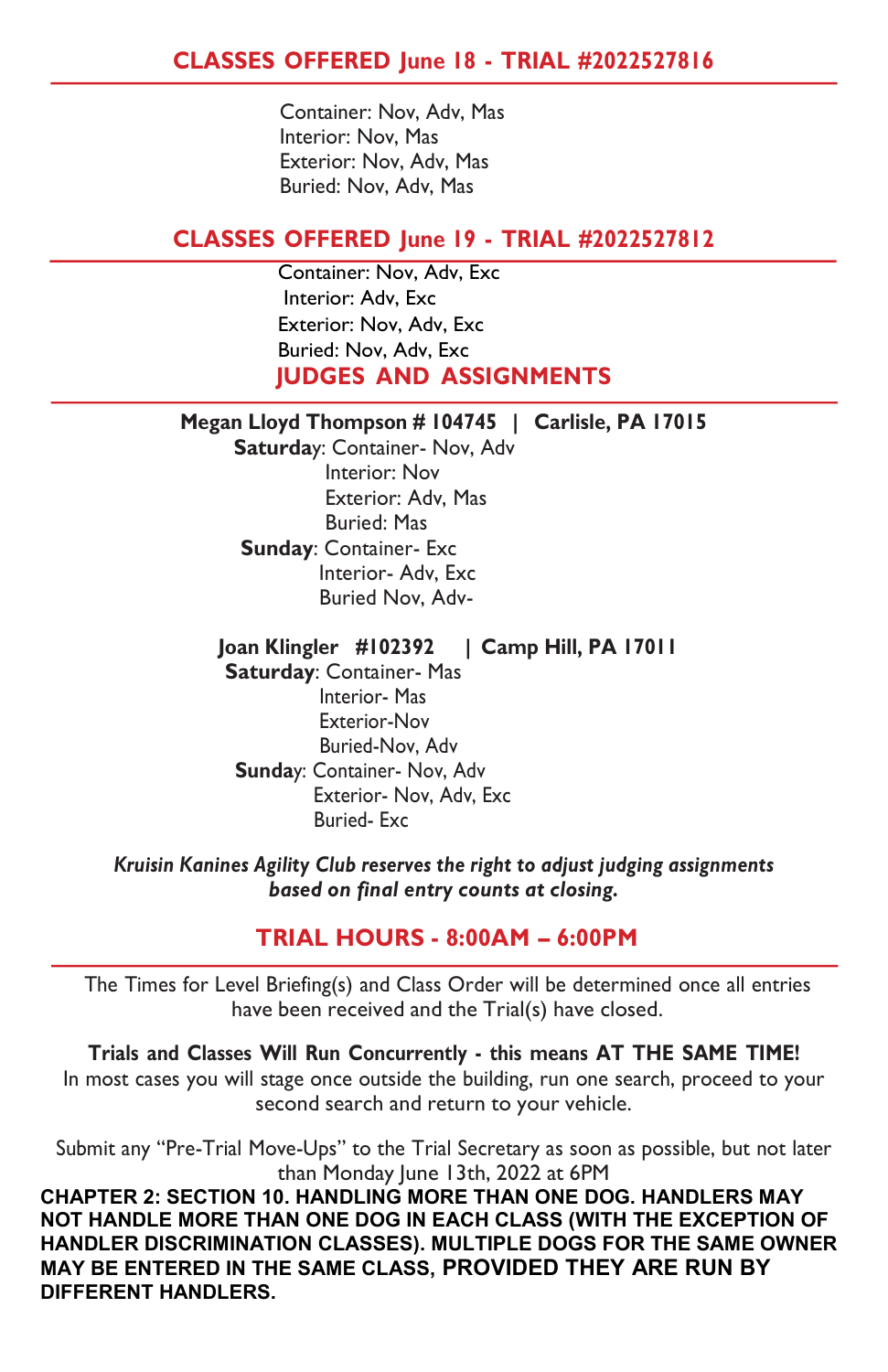### DOGS ELIGIBLE TO ENTER

This trial is open to all dogs SIX (6) months of age or older that are registered with the American Kennel Club or that have AKC Limited Registration, Purebred Alternative Listing/Indefinite Listing Privileges (PAL/ILP), an AKC Canine Partners listing number or approved Foundation Stock Service (FSS) breeds are eligible to participate. Dogs with a Purebred Alternative Listing/Indefinite Listing Privileges (PAL/ILP) or an AKC Canine Partners listing number must be spayed or neutered in order to compete.

Condition of the Dog - Dogs with physical challenges (including amputees) are eligible to participate provided that, in the opinion of the judge, they display no signs of physical discomfort and can safely complete the search. Dogs with bandages, sutures, or visible wounds are not eligible. Deaf dogs and blind dogs are allowed to enter. Dogs that are both deaf and blind are able to participate so long as the handler is in control of the dog at all times, the dog can complete the requirements of the class, and the dog does not appear to be under undue stress in the opinion of the judge.

# ENTRY FEES

An entry is defined as a single run by a single dog, in a single class. Entry fees include a \$3.50 per run AKC recording fee.

#### Each Entry ................ \$25.00 Make checks payable to: Kruisin Kanines

Mail Completed & Signed Entry Forms w/ Fees to: Scores-N-More | Bonnie Reifsnyder | Attention: KKAC 250 Trail Rd., Hershey, PA 17033

# This is a RANDOM DRAW ... Please send via USPS 1st class Overnight/Priority Mail is NOT RECOMMENDED!

There is no need to spend money on Overnight/Priority Mail. but if used include a signature waiver.

No entries will be accepted by phone, email, fax.,

Inquiries may be directed to Bonnie Reifsnyder at scoresnmore.com

Envelopes/transactions containing entries for more than ten (10) dogs and/or entries received prior to the opening date shall be treated as an invalid entry and shall be returned to the sender. No entry shall be made and no entry shall be accepted which specifies any conditions as to its acceptance. Illegible entries will not be processed and will be returned to the exhibitor. Returned checks do not constitute a valid entry and the club will add a \$35.00 collection fee to the amount of each returned check.

# GUARANTEED ENTRIES FOR TRIAL VOLUNTEERS

Kruisin Kanines Agility Club will reserve 15% of the total entries for those who have agreed to work / volunteer at the trial. Volunteers may include but are not limited to those Kruisin Kanines Agility Club members on the trial committee.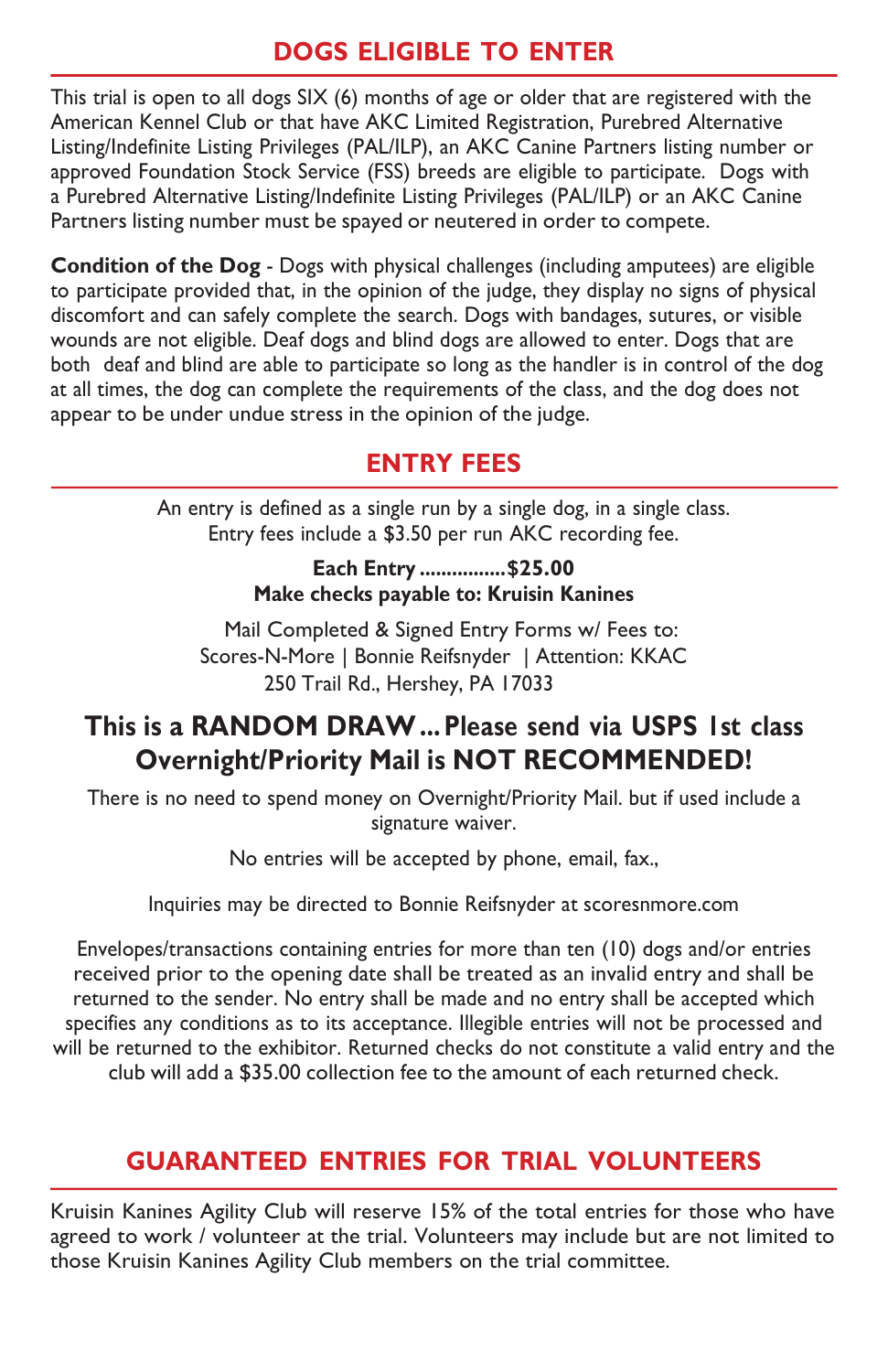### ENTRY METHOD, LIMIT, DATES & DRAW LOCATION

Entries for the random draw will be taken between May 4, 2022 at 8:00AM and May 16, 2022 at Noon. The drawing will be held on May 16, 2022 at 1:00PM at: Bonnie Reifsnyder 250 Trail Rd., Hershey, PA 17033. Entries will be accepted until the Closing Date of June 8, 2022 at 4:00PM. If published limits are not exceeded during the Draw Period, all entries received after the Draw Period willbe accepted under First Received method. If trial limits are exceeded at the Draw, those entries will be put on a wait list in the order received.

### WAIT LIST INFORMATION

A maximum of 35 entries per day will be placed and/or added to the wait list. All entries, (including wait listed entries) must be received by the Trial Secretary prior to the closing date of June 8, 2022 at 4:00PM

No entries may be withdrawn with a refund after the closing of June 8, 2022 at 4:00PM. If a withdrawn entry is replaced by a wait listed entry, a refund will be issued for the withdrawn entry. Withdrawals MUST be requested prior to Monday June 13 2022 at 6:00PM. Payment / Checks received for a wait listed entry that do not move off the wait list (into the trial) will be shredded/destroyed by the trial secretary.

#### STAGING AREA, HANDLER'S BRIEFING, AND WARM-UP INFORMATION

Staging Area(s) - Will be out of view of search areas. Staging area(s) could include warm-up boxes, waiting area, check-in table/board for posting of running orders and results. Handler's Briefing - Will take place in view of the search area prior to the start of each class or level, after the hide(s) have been set and the Demo Dog has run. At the Handler's Briefing the judge will explain if there's an off-leash option, number of hides, max. height of hides and max. time for the search. No dogs are allowed at the briefing. However, if the handler is unable to attend the group briefing the judge will provide an individual briefing at the start line. Warm-Up Area - One labeled container per target odor being used in the trial on that day will be placed in the warm up area. This will allow handler-dog teams to prepare themselves for the search prior to their run. Each team should limit their warm-up to two minutes or less so others may be able to use the warm-up area as well. Clubs may also place blank containers. The warm-up area is not for training or relieving the dog!

### SEARCH AREA AND RING CONDITIONS

Search Areas - May be of any shape, and of the size specified in the Regulations for each class. Search area conditions may be indoors, on matted, carpeted, tiled, or concrete, or outdoors on grass, gravel, earth, concrete, or asphalt surfaces.

> SEARCH AREA SIZES - Will be as follows: CONTAINER: Novice 250-400sqft, Advanced 400-600sqft, Excellent 600-800sqft, Master 600-800sqft INTERIOR: Novice 100-200sqft, Advanced 200-400sqft EXTERIOR: Novice 200-400sqft, Advanced 400-800sqft, Excellent 800-1500sqft, Master 1500-2000sqft BURIED: Novice 150-200sqft, Advanced 200-300sqft, Excellent 300-400sqft, Master 400-500sqft.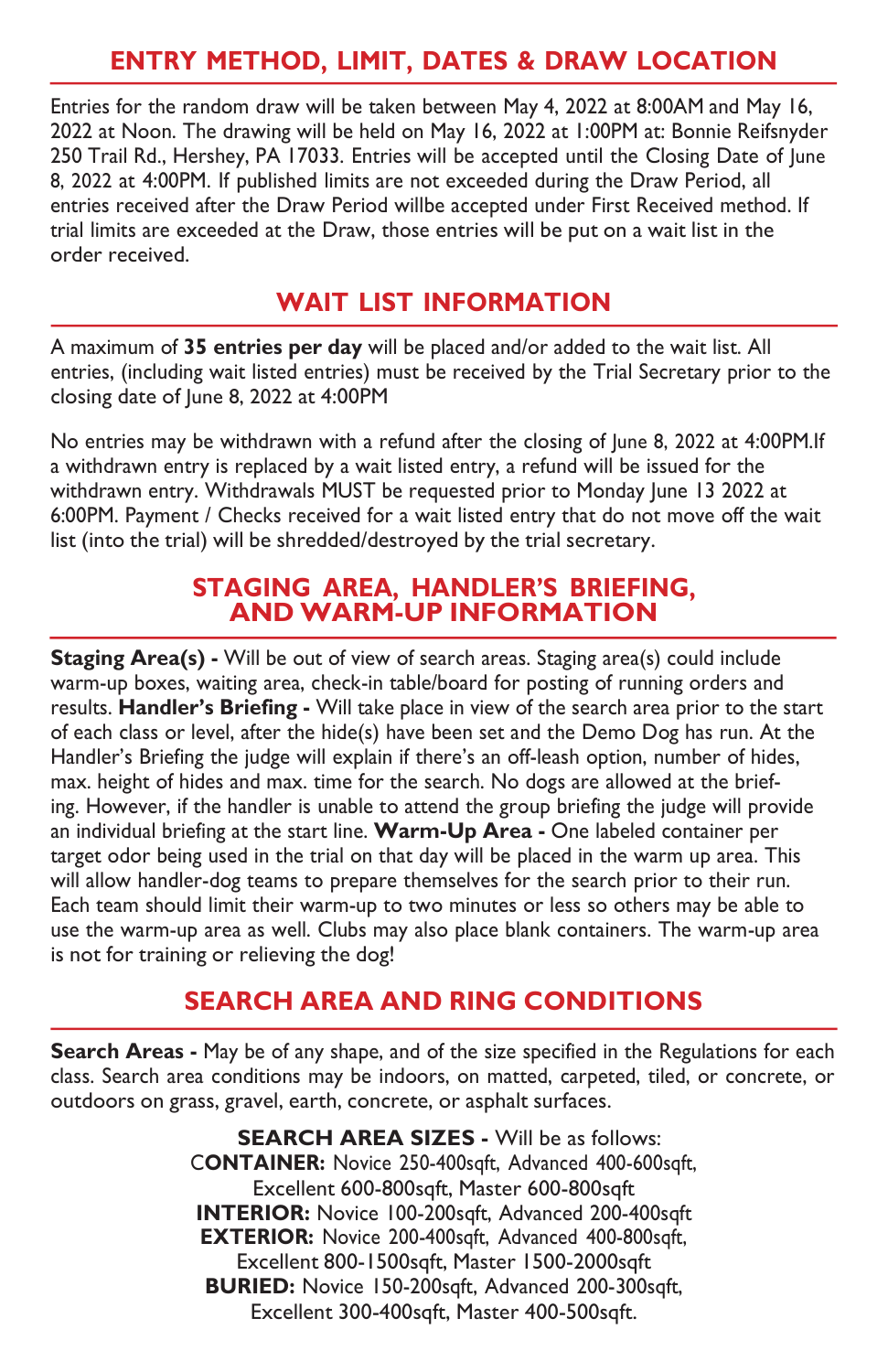### ADDITIONAL SITE INFORMATION

**Trial Site - It is not appropriate to scout the trial location prior to the trial date. Many** search locations are real-life environments and such visits may risk the host losing the opportunity to use the location in the future. Possession of Odors and Training - Chapter 5. Section 35 of the Scent Work Regulations state "No person other than those engaged in the administration of the trial shall be in possession of any target odor when on the trial grounds. There shall be no training on the grounds of the AKC Scent Work trial, other than the designated warm-up area". Spectator Area - Spectators are on a case-by-case basis. Any person not handling a dog in the current class, or any person who has already completed their run in the class may be allowed to watch the search from the spectator area (unless the search area prohibits such) . Handlers may not watch other exhibitors from their class prior to their run except in the case of Handler Discrimination classes. No one outside the search area may assist the handler or disclose the location of the hide. Exhibitors are Responsible for Cleaning up after their Dog(s) - Any exhibitor failing to do so may be excused without benefit of refund if the Event Committee deems the exhibitor to be in violation of this requirement. Cleaning supplies and disposal sites will be available at various locations around the show grounds.

# RIBBONS, AWARDS, AND PRIZES

Placement ribbons will be awarded in each class as follows:

Title Rosettes - Will be awarded to all dog/handler teams finishing an element, level or elite title. Please pick up your ribbons/rosettes prior to leaving the trial site, they will not be mailed. PLEASE NOTE: If you anticipate earning a title at these trials please indicate so on the last page of your entry form.

### REFUNDS

No Entry Fee - Will be refunded if the trial cannot open or be completed by reason of riots, civil disturbances, fire, an act of God, public emergency, act of a public enemy, or any other cause beyond the control of the organizing committee. No entry fee will be refunded in the event a dog is absent, disqualified, excused, or barred from competition by the action of the Trial Committee. Dogs pulled after closing due to an injury or other medical condition are not eligible for a refund.

Bitches in Season - Are not permitted to compete. A full refund will be issued for the bitch in season entry. Notification in writing, that includes a veterinarian's verification must be given to the trial secretary no later than 1/2 hour prior to the start of the 1st class of the day of the trial (sooner is always appreciated!).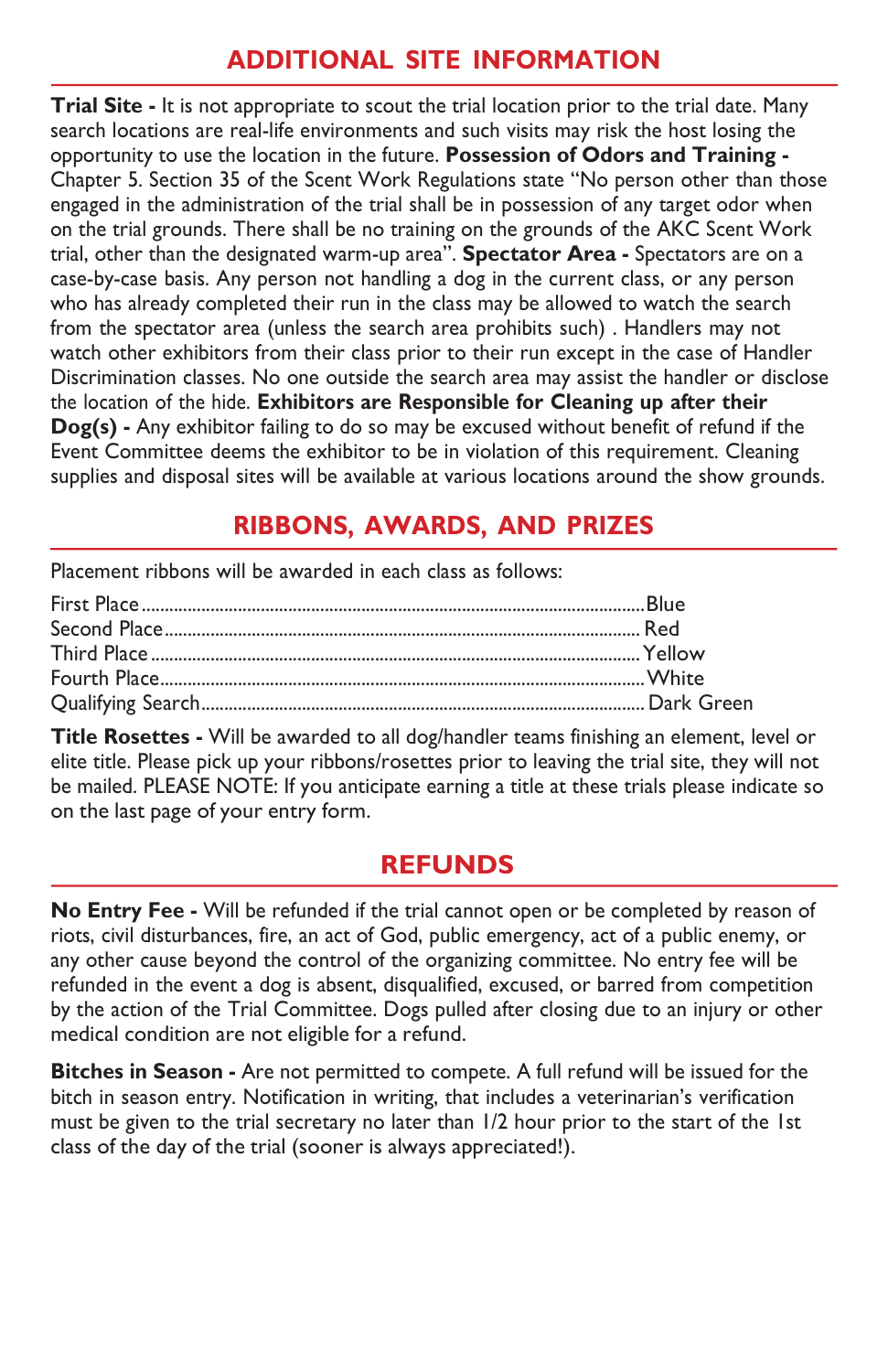#### NOTICE TO EXHIBITORS

Safety, Behavior & Liability - The safety of the dog is our primary concern. By entering this trial, exhibitors acknowledge that they are familiar with the rules and regulations of this sport, and that their dogs are familiar with and able to perform all searches safely. It is expressly understood that exhibitors alone are responsible for the behavior of their dogs and/or children. Any exhibitor whose dogs and/or children create an unnecessary disturbance or repeatedly engage in unsafe or disruptive behavior may, at the discretion of the trial committee, be asked to leave the show site. In such case, no refund of any fees paid will be made. Northeastern Maryland Kennel Club and its agents, employees, etc., will assume no responsibilities for any loss, damage or injury sustained by exhibitors or handlers, or to any of their dogs or property and further assumes no responsibility for injury to children. Official AKC Club Name reserves the right to decline entries for cause and may remove any dog on account of aggression. No one shall have any recourse or claim against Official AKC Club Name or any official thereof.

Collars, Leashes and Harnesses - During searches, dogs must wear a properly fitted collar or harness approved by the judge. A wearable camera such as a Go Pro may be mounted to the dog's harness, if desired. Leashes may be of any length and/or retractable (only while in the search area). The leash should be made of plain, pliable material.

All dogs must be on leash at all times while on the trial grounds! - Retractable leashes may not be used when on trial grounds (except during judged searches). Dogs must enter and exit the search area with the leash attached to the collar or harness, including when waiting in the search area before and after the search. An off-leash option may be offered at the discretion of the judge, only if the area is completely enclosed.

### RINGSIDE

Judges are not required to wait for dogs - The Owner of each dog is solely responsible for having it ready at the search area when it is to be judged. The club has no responsibility to provide service through a public address system or stewards or runners for the purpose of calling or locating dogs that are not brought into the ring when required.

Exhibitor Check-In - At check-in you will receive your armband number. Once the time and location for check-in is determined all exhibitors will be notified by email. Exhibitors MUST check-in for EACH trial they are entered. Claims will be arbitrated as set forth on the Official AKC Entry Form for this event.

#### **CRATING SPACE - THERE WILL BE NO INDOOR CRATING AVAILABLE, CRATING WILL BE FROM EXHIBITOR'S VEHICLE.**

**EXHIBITORS SHOULD FOLLOW THEIR VETERINARIAN'S** RECOMMENDATION TO ASSURE THEIR DOGS ARE FREE OF INTERNAL AND EXTERNAL PARASITES,<br>ANY COMMUNICABLE DISEASES, AND HAVE APPROPRIATE VACCINATIONS.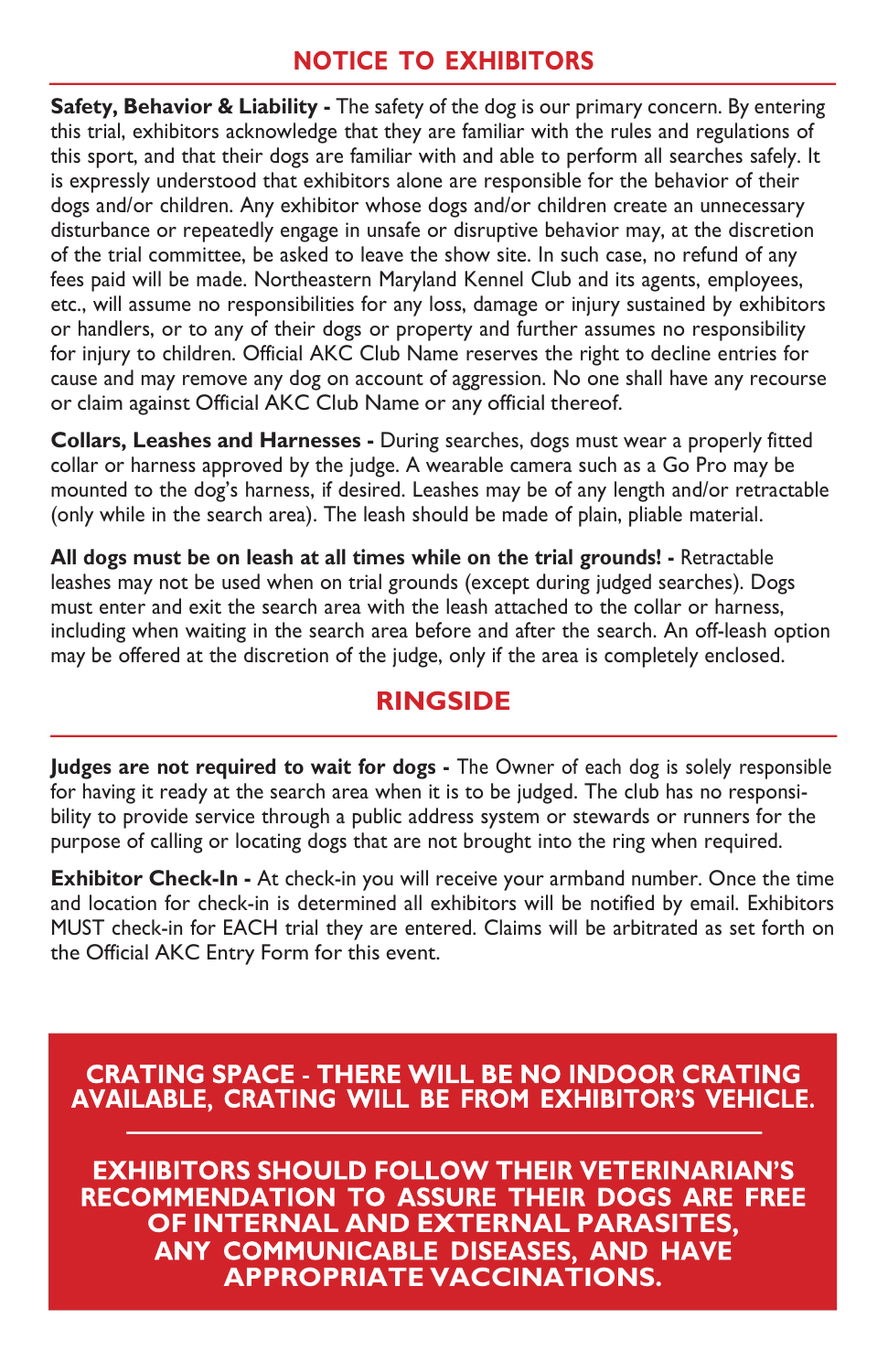### HOTEL INFORMATION

We have not made arrangements with any hotels but provide this information for your convenience. Hotels that accept dogs are becoming difficult to find and may charge an additional fee for pets. Please be sure to ask about their pet policy and restrictions prior to booking!

Clarion Inn & Suites - New Hope, PA | Homewood Suites by Hilton - Warrington, PA

Ramada Inn - Flemington NJ | Element Ewing - Princeton NJ | Days Inn - Horsham PA

#### RV INFORMATION

There is no access or overnight parking at the trial site for RVs (low hanging wires!) The closest campgrounds are Ringing Rocks Family Campground and Colonial Woods Family Camping Resort in Upper Black Eddy, PA.

#### DIRECTIONS TO THE TRIAL SITE

#### KRUISIN KANINES TRAINING CENTER 7102 SLADEK ROAD NEW HOPE, PA 18938

Most auto GPSs take you to the wrong location on Sladek Road! Some GPSs will list it as Carversville PA, others will list it as being New Hope PA. NOTE: Sladek Road is a "U" shaped road that intersects Tollgate Rd in two places. If you're headed North on Tollgate Rd - turn right at the first Sladek Rd, If you're headed South on Tollgate Rd - turn left at the second Sladek Rd. Once on Sladek Rd – Follow the road as it curves right, thenleft, just before the next hard 90 degree bend (to left) there is a stone farmhouse, take the driveway just past this (small blue sign on driveway says 7102). Proceed down the driveway to the entrance gate on your left; do NOT continue straight past the "Private Residence" sign! Follow this driveway to the parking area between the two barns.

> The easiest and best option is to use Google Maps https://goo.gl/maps/VDK8uYixn6qqTZQk8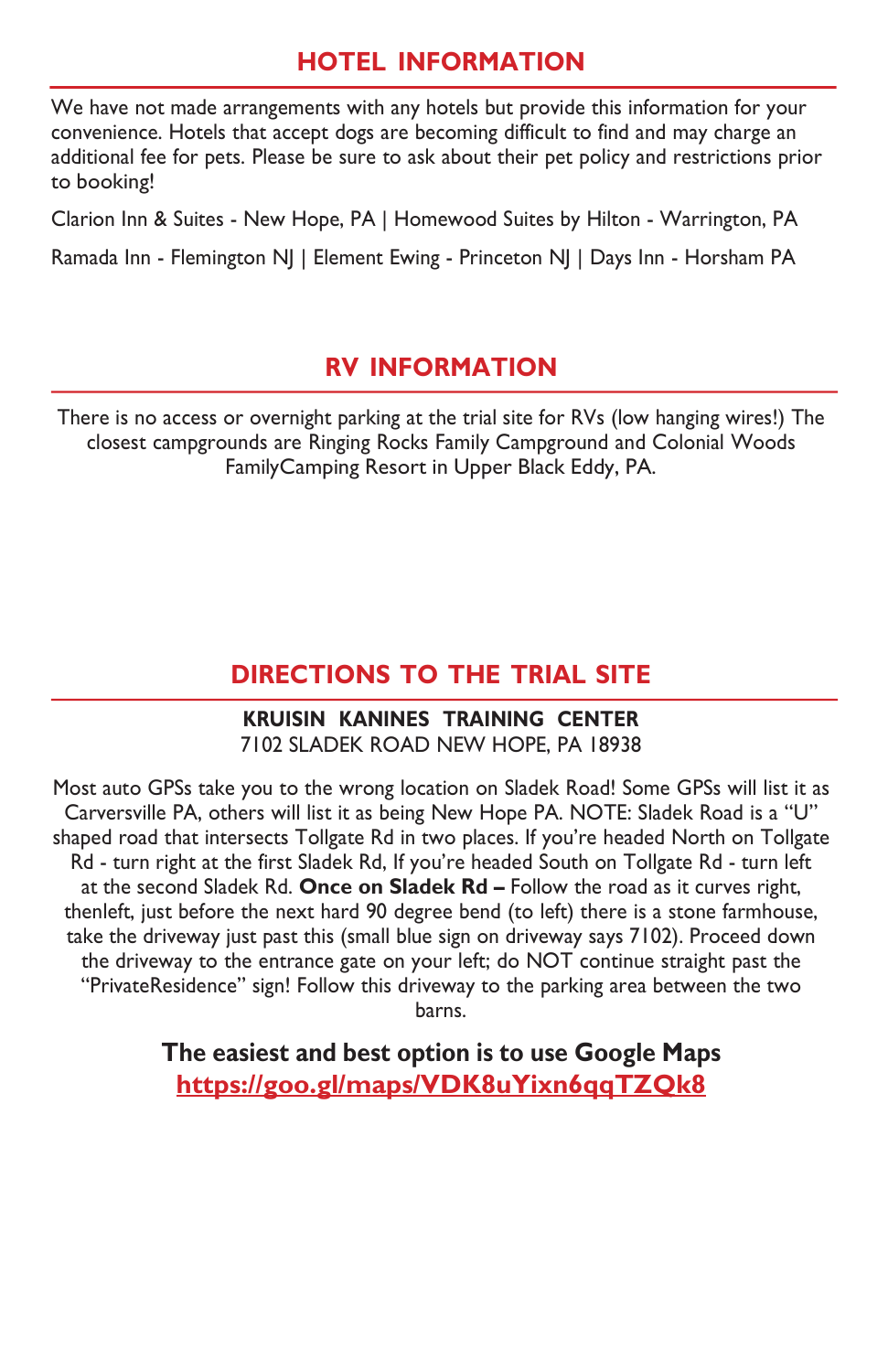# INSTRUCTIONS FOR NOVICE A OR B

Novice A Classes are open to dogs who have not completed any title for that particular element, who have not completed a comparable title with another organization, and whose handlers are neither Scent Work judges, nor have ever worked as professional detection dog handlers. Novice B Classes are open to all dogs.

# RULES & REGULATIONS

AKC Rules, Regulations, Policies and Guidelines are available on the American Kennel Club's website at: www.akc.org

All exhibitors should obtain a copy of the regulations for scent work. Download them at: http://images.akc.org/pdf/rulebooks/RSW001.pdf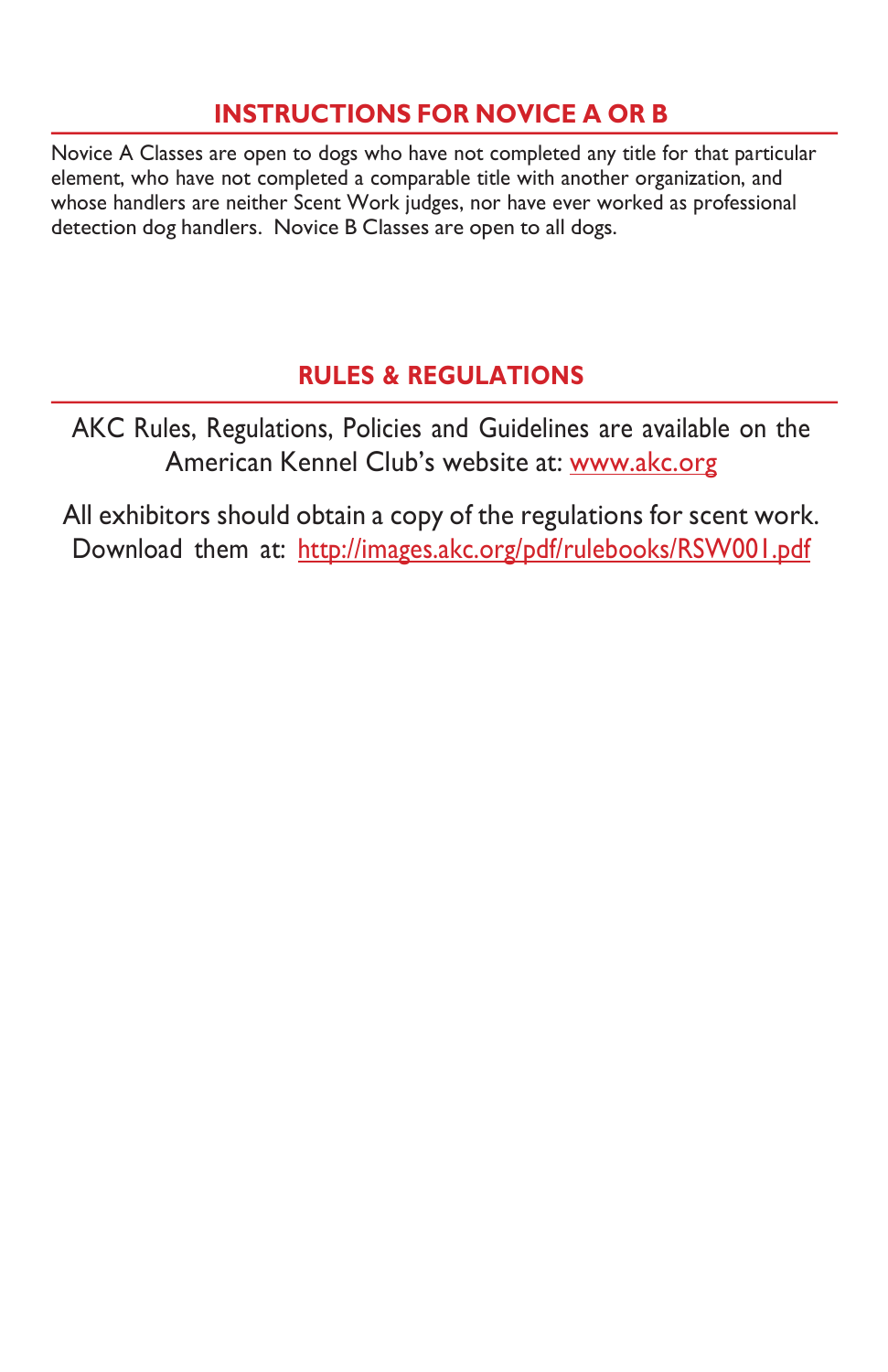# SCENT WORK TRIAL VOLUNTEER!

Successful Scent work trials depend on worker/volunteers! Please consider helping out when you and your dog are not competing.

| I will help as a: Gate Steward Box Steward    |
|-----------------------------------------------|
| Timer Hot Box Steward Cold Box Steward        |
| <b>Score Runner</b>                           |
| Classes entered in:                           |
| Name                                          |
| Email:                                        |
|                                               |
| (Please detach e- mail joyallingham@gmail.com |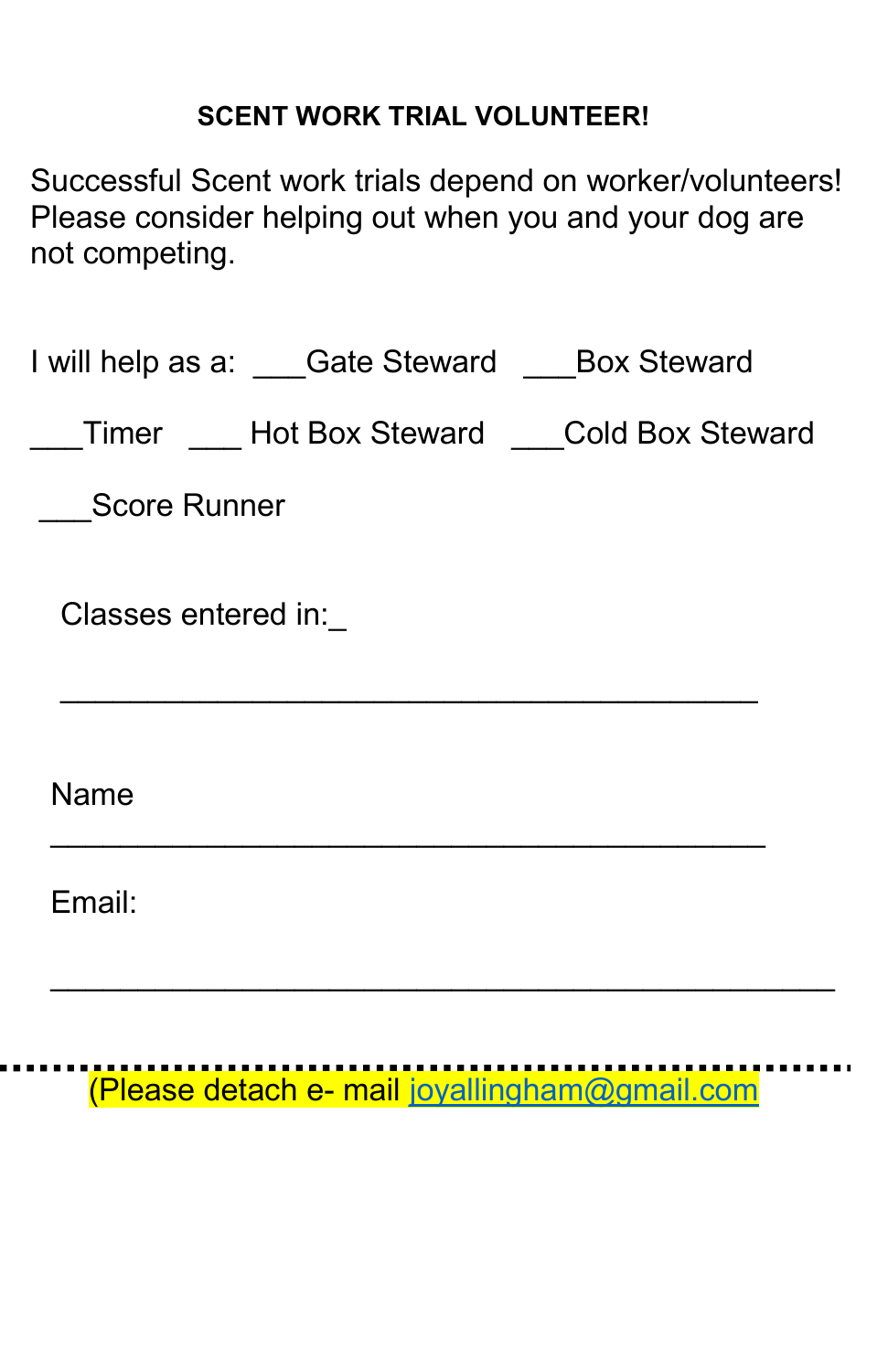

**AKC OFFICIALENTRY FORM** 

 Entry fees: \$25 per class Make checks payable to the Krusine Kanines (KKAC)

 Send to: Bonnie Reifsnyder, KKAC Scent- June 250 Trail Rd., Hershey, PA 17033

Opens-5/4/22, closes 6/8/2022

|          | <b>Container</b>   | <b>Interior</b>  | <b>Exterior</b>    | <b>Buried</b>     |
|----------|--------------------|------------------|--------------------|-------------------|
| Saturday | $\Box$ Novice A    | $\Box$ Novice A  | □ Novice A         | $\Box$ Novice A   |
|          | $\Box$ Novice B    | $\Box$ Novice B  | $\sqcap$ Novice B  | $\sqcap$ Novice B |
| 6/18/22  | □ Advanced         | $\Box$ Master    | ⊟ Advanced         | ⊟ Adv             |
|          | $\sqcap$ Master    |                  | ⊟ Master           | ⊓ Master          |
|          |                    |                  |                    |                   |
|          |                    |                  |                    |                   |
| Sunday   | $\Box$ Novice A    | □ Advanced       | □ Novice A         | □ Novice A        |
|          | $\Box$ Novice B    | $\Box$ Excellent | $\sqcap$ Novice B  | $\Box$ Novice B   |
| 6/19/22  | □ Advanced         |                  | ⊟ Advanced         | □ Advanced        |
|          | $\sqcap$ Excellent |                  | $\sqcap$ Excellent | $\sqcap$ Excelent |
|          |                    |                  |                    |                   |

# of classes entered  $x $25 =$  (Total Due)

#### Trial Secretary will add a \$35.00 collection fee to the amount of each returned check.

| <b>AKC Registered Name</b>              |               | <b>Registration Number</b>        |  |            |                       |                   |
|-----------------------------------------|---------------|-----------------------------------|--|------------|-----------------------|-------------------|
|                                         |               |                                   |  |            | <b>AKC/PAL/ILP/CP</b> | Foreign<br>$\Box$ |
| Call name                               | Date of birth |                                   |  | <b>Sex</b> |                       |                   |
| <b>Breed</b>                            |               | Variety                           |  |            |                       |                   |
| <b>Breeder</b>                          |               |                                   |  |            |                       |                   |
| <b>Sire</b>                             |               |                                   |  |            |                       |                   |
| Dam                                     |               |                                   |  |            |                       |                   |
| Owner                                   |               |                                   |  |            |                       |                   |
| <b>Owner's Address</b>                  |               |                                   |  |            |                       |                   |
| City                                    |               | <b>State</b>                      |  |            | Zip                   |                   |
| Telephone                               | Email         |                                   |  |            |                       |                   |
| Handler name (if different from owner): |               | Junior Handler # (if applicable): |  |            |                       |                   |

Fields marked in blue are REQUIRED.

Fields marked in gray must be completed if the information is known. \*\*\*Be sure to read the Agreement and sign on the reverse. No form will be processed without your signature!\*\*\*